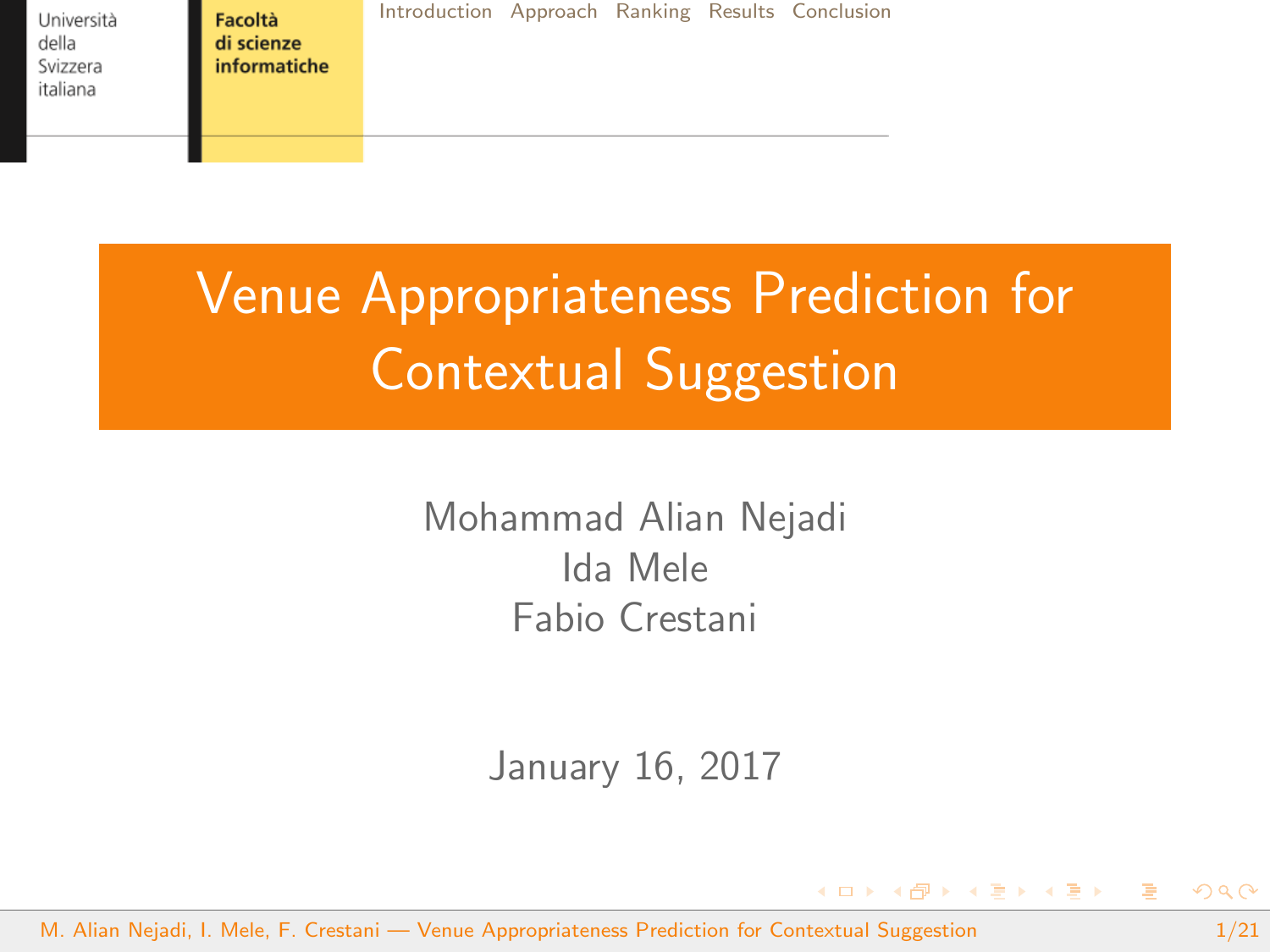<span id="page-1-0"></span>Facoltà di scienze informatiche [Introduction](#page-1-0) [Approach](#page-4-0) [Ranking](#page-16-0) [Results](#page-17-0) [Conclusion](#page-19-0)

## Introduction

What is the track?

■ Contextual Suggestion Track deals with complex information needs which are highly dependent on context and user interests.

- What do we have?
	- User context
	- **User history or profile**
- What should we do?
	- Rank the candidate list: Phase 1 and Phase 2
- **Exaluation: nDCG@5, P@5, and MRR**
- Fifth year

重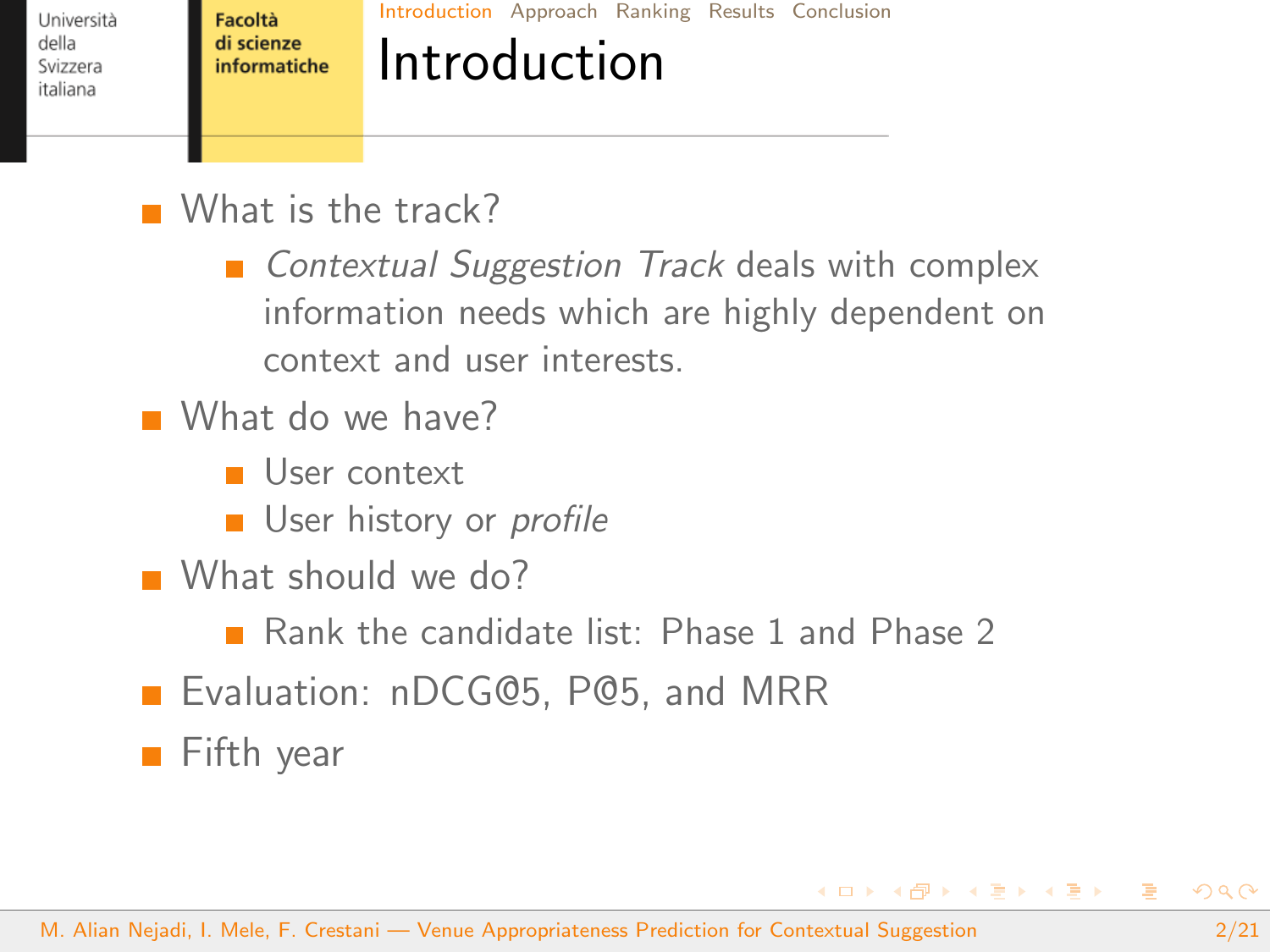Facoltà di scienze informatiche [Introduction](#page-1-0) [Approach](#page-4-0) [Ranking](#page-16-0) [Results](#page-17-0) [Conclusion](#page-19-0)

Collection

What is provided by the organizers?

- **An attraction ID**
- $\blacksquare$  A context (city) ID which indicates which city this attraction is in
- A URL with more information about the attraction
- A title
- $\blacksquare$  A crawled collection of the URLs in the collection
- What should we collect?
	- **E** Crawl venues from Location-based Social Networks (LBSNs):
		- **Foursquare**
		- Yelp

目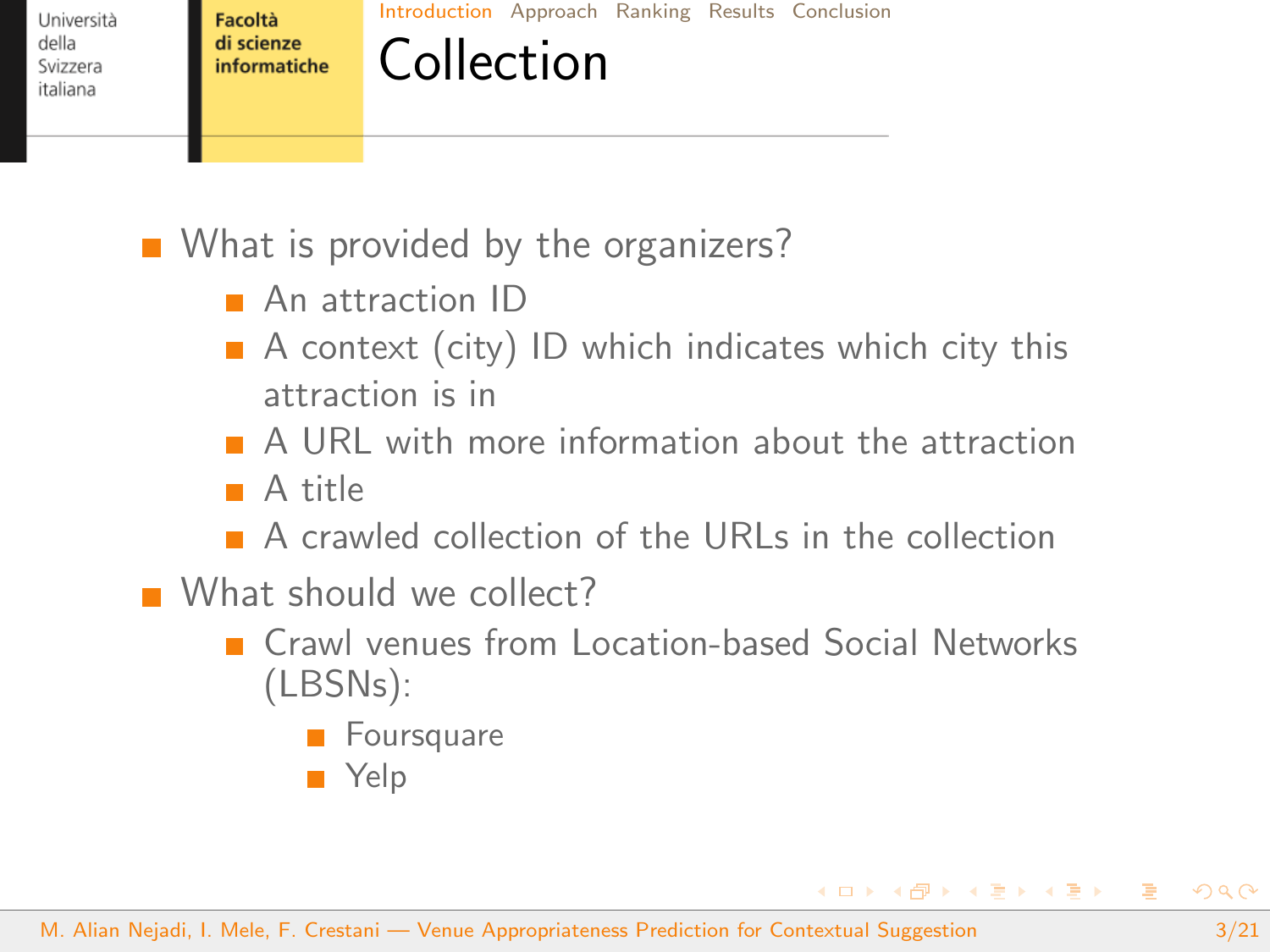

[Introduction](#page-1-0) [Approach](#page-4-0) [Ranking](#page-16-0) [Results](#page-17-0) [Conclusion](#page-19-0)

### Collection (cont.)

Phase 1:

**Virtually 600K venues crawled on Foursquare** 

Phase 2:

- 13,704 venues crawled on Foursquare
- 13,604 venues crawled on Yelp

目

K ロ ▶ K 御 ▶ K 君 ▶ K 君 ▶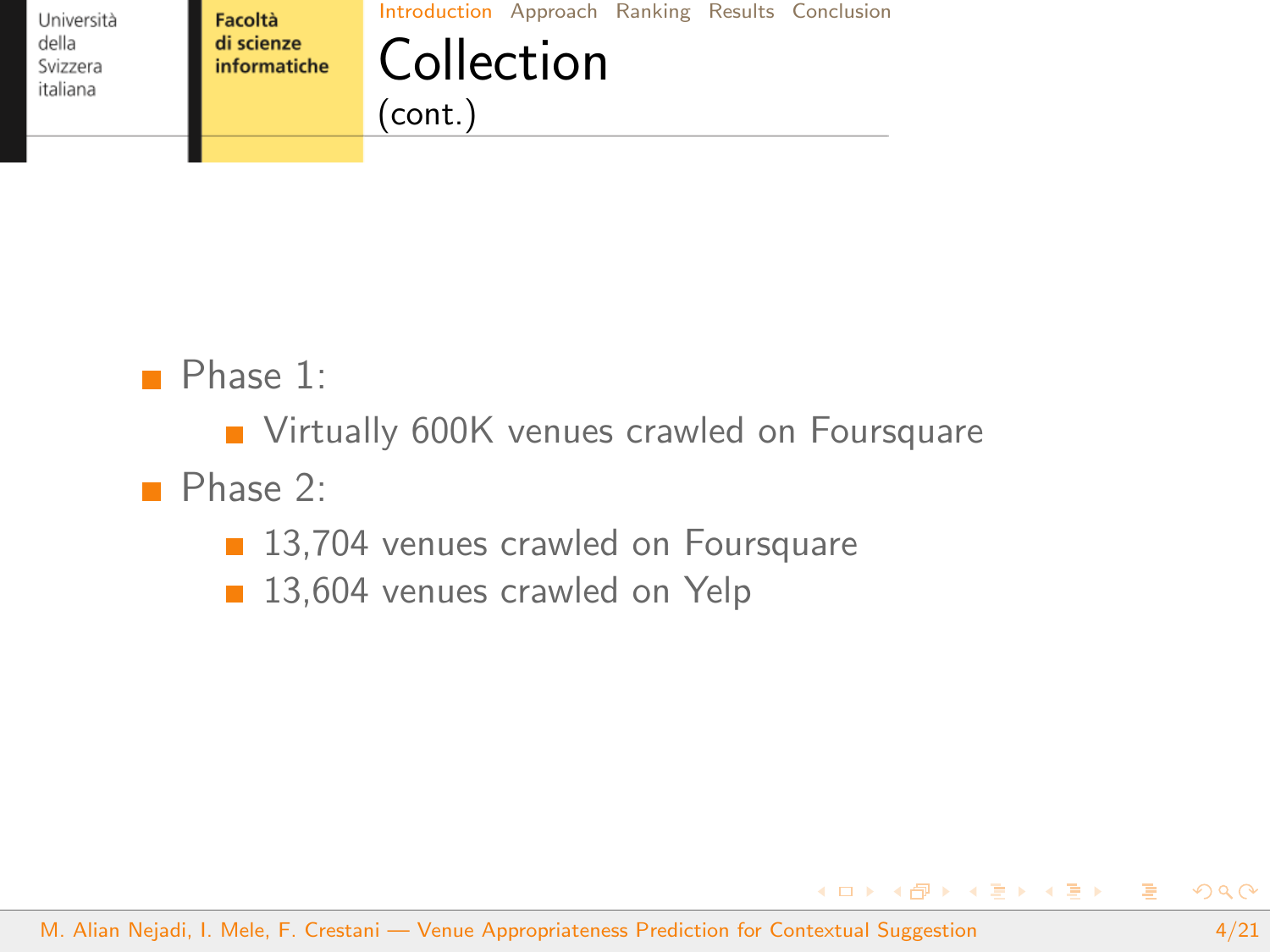<span id="page-4-0"></span>Facoltà di scienze informatiche [Introduction](#page-1-0) [Approach](#page-4-0) [Ranking](#page-16-0) [Results](#page-17-0) [Conclusion](#page-19-0)

A combination of multimodal scores from multiple sources

- Sources: Foursquare and Yelp
- Types of information: categories, venue taste keywords, reviews, user context
- Context appropriateness prediction

Approach

- $\blacksquare$  Two types of scores:
	- **Filter** Frequency based
	- **Machine-learning based**

 $4$  ロ }  $4$   $\overline{m}$  }  $4$   $\overline{m}$  }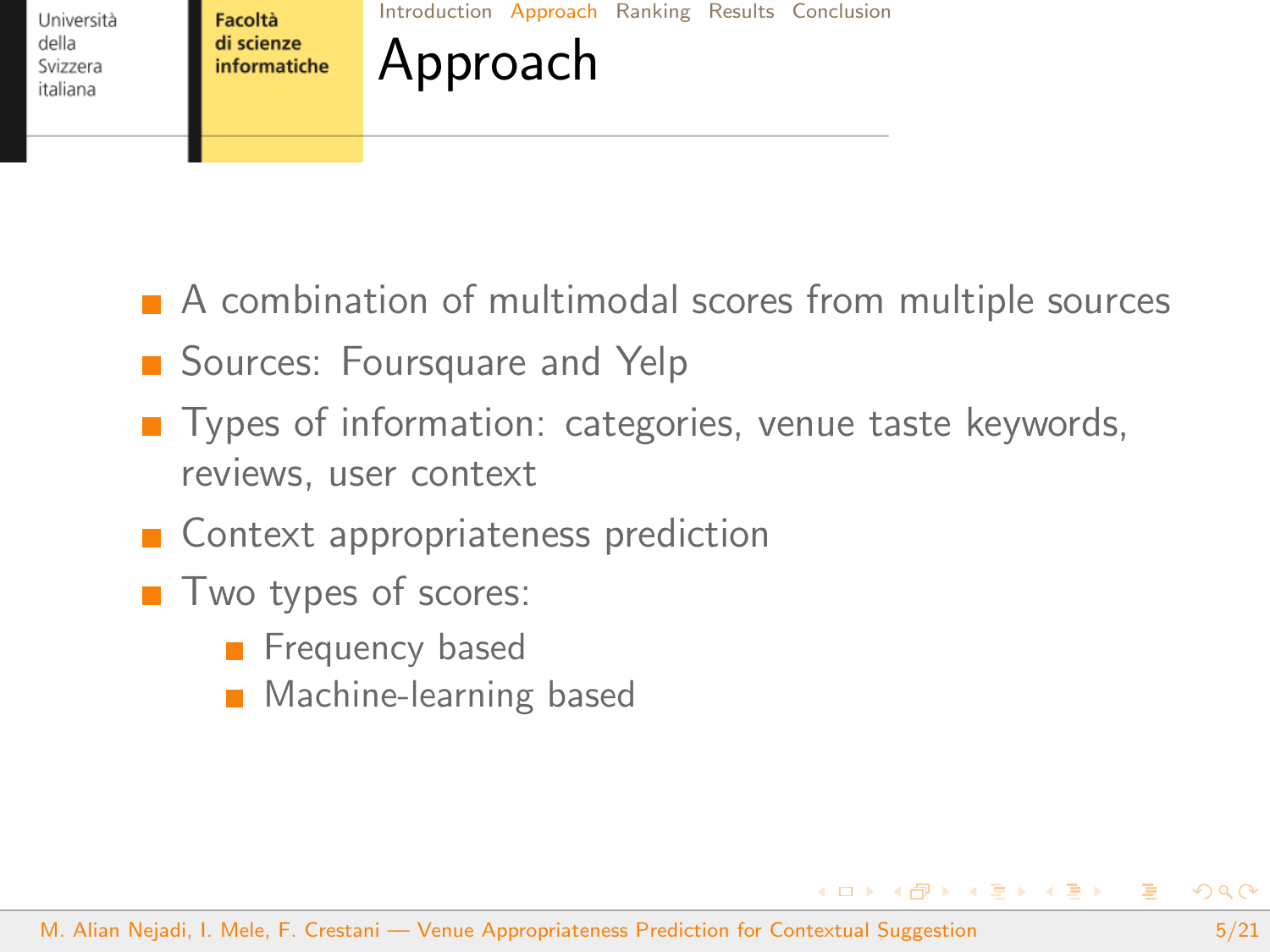Facoltà di scienze informatiche [Introduction](#page-1-0) [Approach](#page-4-0) [Ranking](#page-16-0) [Results](#page-17-0) [Conclusion](#page-19-0)

## Frequency-based Scores

- To have a better idea of the user's taste and behavior we need to take into account their liked/disliked categories
- We have already extracted the categories and subcategories for each place using Yelp, Foursquare
- $\blacksquare$  It is not clear exactly which category or subcategory is liked/disliked:
	- Italian Takeaway Pizza
	- Italian Pasta Seafood Pizza
	- **American Good for Families Pizza**
- If it is quite obvious that he/she likes  $Pizza$

■ We calculate a frequency-based score to model users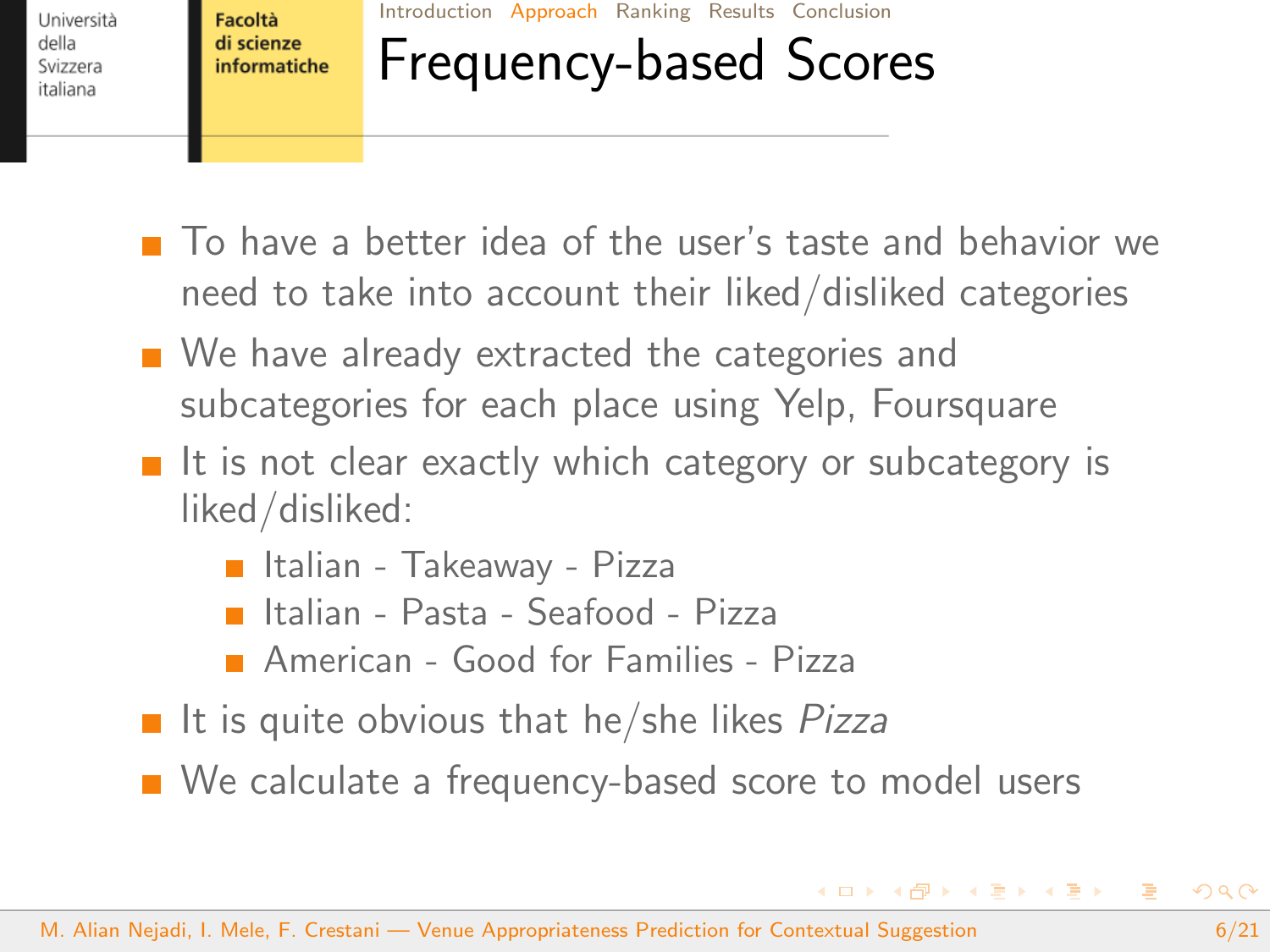Facoltà di scienze informatiche

#### [Introduction](#page-1-0) [Approach](#page-4-0) [Ranking](#page-16-0) [Results](#page-17-0) [Conclusion](#page-19-0) Frequency-based Scores (cont.)

■ To calculate the frequency-based scores, we followed these steps to create frequency-based profiles:

- For each category/subcategory for a place with positive rating
- 2 Add the category/subcategory to *positive* profile  $(cf^+)$
- 3 If the category/subcategory already exists in model, add one to its count
- **4** Normalize the counts
- Do the same for places with negative rating to build negative profile (cf<sup>-</sup>)
- A new venue's categories is compared to the profile and the scores are summed up:

$$
S_{cat}(u, v) = \sum_{c_i \in C(v)} cf^+(c_i) - cf^-(c_i).
$$

目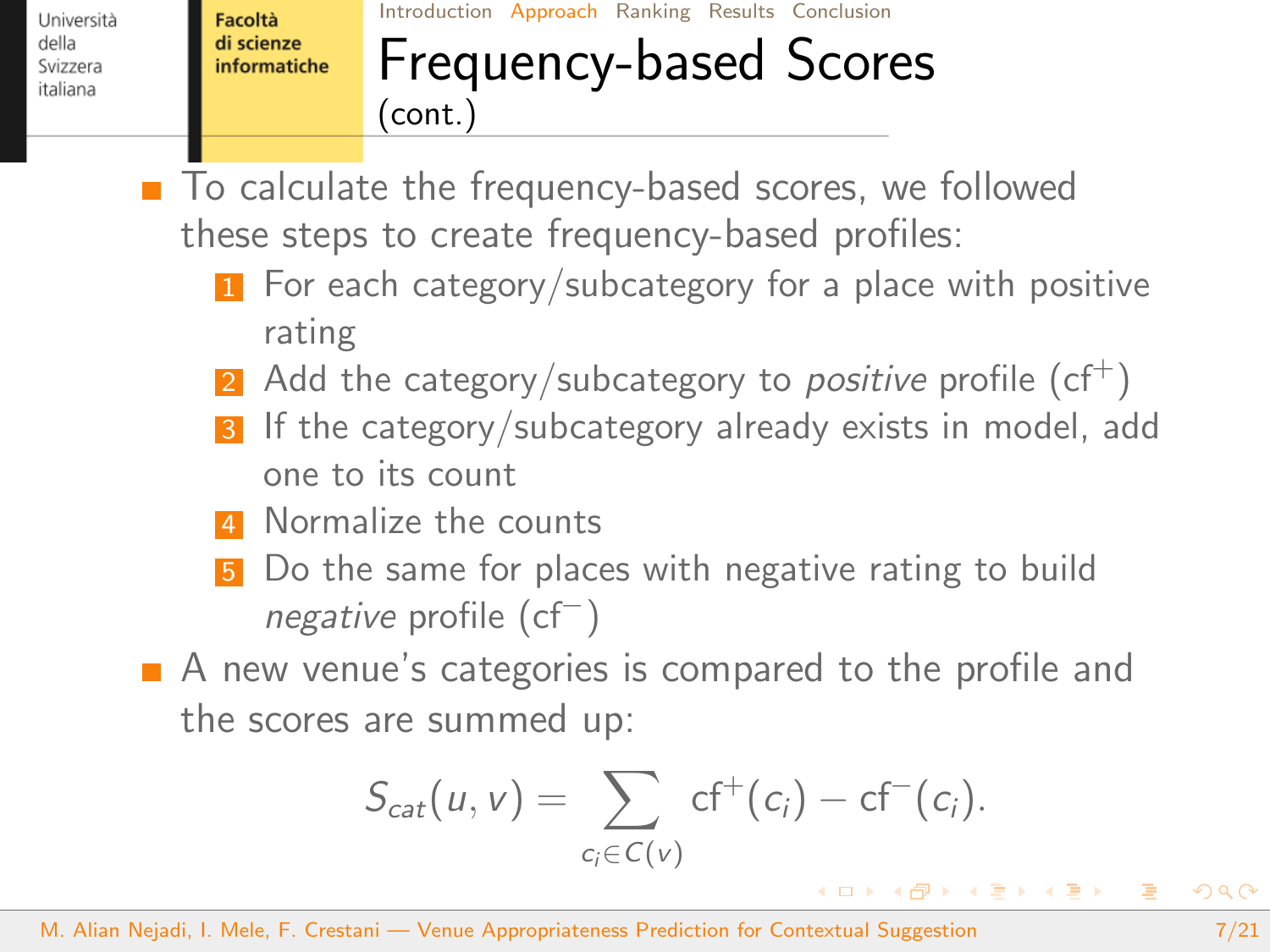Facoltà di scienze informatiche

## [Introduction](#page-1-0) [Approach](#page-4-0) [Ranking](#page-16-0) [Results](#page-17-0) [Conclusion](#page-19-0)

### Frequency-based Scores (cont.)

■ Calculate the frequency-based score with following types of information:

- Foursquare Categories  $\rightarrow$   $S_{cat}^F$
- Yelp Categories  $\rightarrow \mathit{S}_{\mathit{cat}}^{\mathit{Y}}$
- Foursquare Venue Taste Keywords  $\rightarrow \mathit{S}^{\mathcal{F}}_{\mathit{key}}$



M. Alian Nejadi, I. Mele, F. Crestani — [Venue Appropriateness Prediction for Contextual Suggestion](#page-0-0) 6/21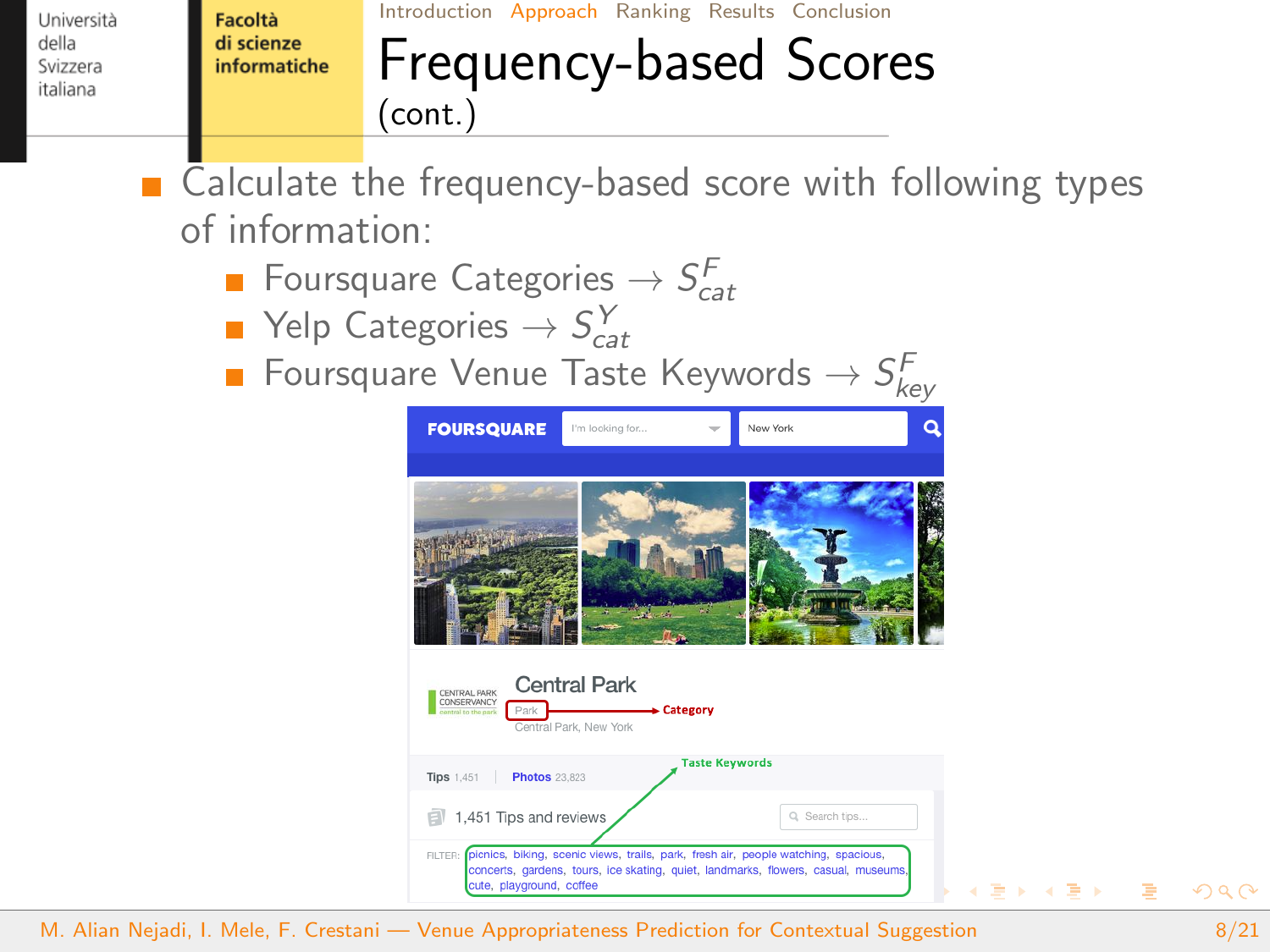Facoltà di scienze informatiche [Introduction](#page-1-0) [Approach](#page-4-0) [Ranking](#page-16-0) [Results](#page-17-0) [Conclusion](#page-19-0)

# Machine-learning-based Scores

- We assume that a user likes what others like about a place and vice versa
- $\blacksquare$  Find reviews with similar rating:
	- **Positive Profile:** Other users' reviews with rating 3 or 4 corresponding to places that user gave a similar rating
	- **Negative Profile:** Other users' reviews with rating 0 or 1 corresponding to places that user gave a similar rating
- Train a classifier for each user  $\rightarrow$  SVM
- **F** Features: TF-IDF score of each term
- Score: The value of decision function:  $S_{rev}^Y$

 $\equiv$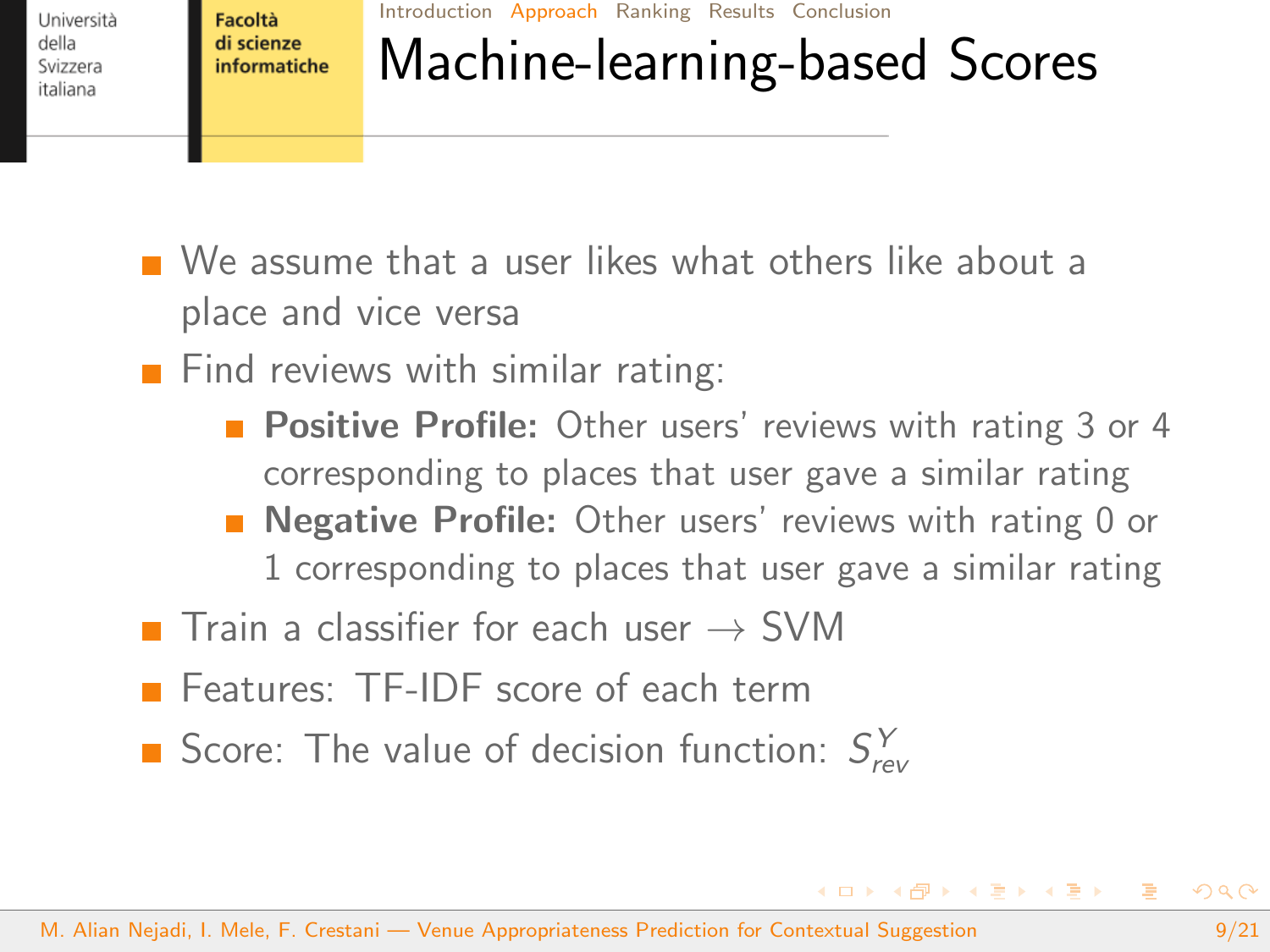Facoltà di scienze informatiche

#### [Introduction](#page-1-0) [Approach](#page-4-0) [Ranking](#page-16-0) [Results](#page-17-0) [Conclusion](#page-19-0)

# Contextual Appropriateness

- We need to predict the appropriateness of a venue given a context
- Some are objective and easy to predict:
	- $\blacksquare$  Is a Nightlife Spot appropriate for a Family? No
	- Is a Pizza Place appropriate to go with Friends? Yes
- Some are very subjective:
	- Is a *Pharmacy* appropriate to go on a *Business* trip?
	- $\blacksquare$  Is a University appropriate to go on a Day trip?
- We asked crowd workers on CrowdFlower to judge it.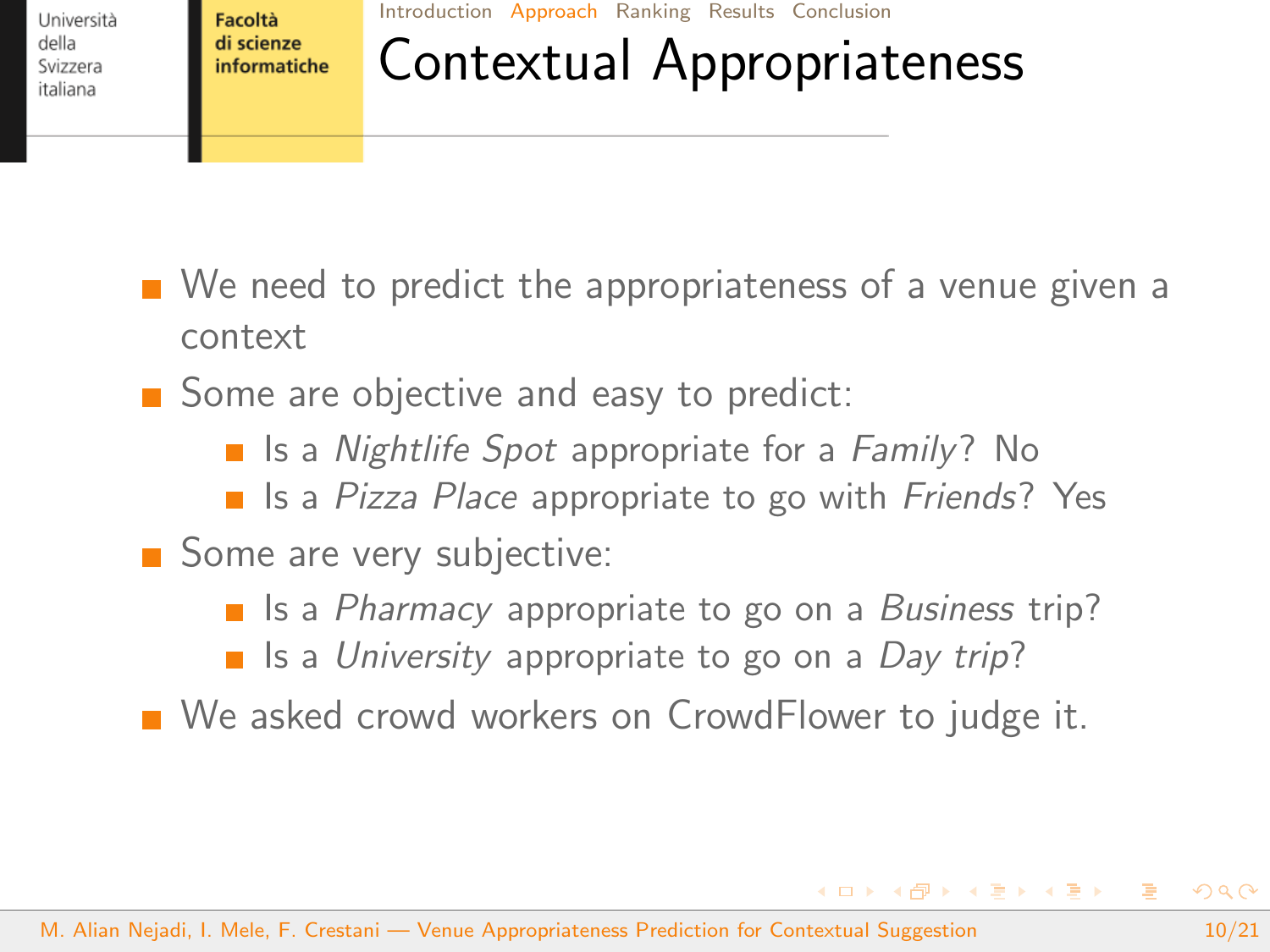Facoltà di scienze informatiche

#### [Introduction](#page-1-0) [Approach](#page-4-0) [Ranking](#page-16-0) [Results](#page-17-0) [Conclusion](#page-19-0)

## Contextual Appropriateness (cont.)

- $\blacksquare$  We asked the crowd workers to judge if a *Context* is appropriate for a Category?
- We did for almost all category-context pairs, 5 assessments per pair
- Examples:

| <b>Venue Type</b>  | <b>Trip Descriptor</b>             | Answer                                                                                                                                                                                                                                                                                                                                                                                                                                                                                                                                                                                   |
|--------------------|------------------------------------|------------------------------------------------------------------------------------------------------------------------------------------------------------------------------------------------------------------------------------------------------------------------------------------------------------------------------------------------------------------------------------------------------------------------------------------------------------------------------------------------------------------------------------------------------------------------------------------|
| <b>Pizza Place</b> | <b>Trip Type: Holiday</b>          | <b>YES</b>                                                                                                                                                                                                                                                                                                                                                                                                                                                                                                                                                                               |
| <b>Pizza Place</b> | <b>Trip Type: Business</b>         | <b>NO</b><br>Tip: A Pizza Place is not the best place<br>for inviting business partners                                                                                                                                                                                                                                                                                                                                                                                                                                                                                                  |
| Sushi Bar          | <b>Trip Duration: Weekend trip</b> | <b>YES</b>                                                                                                                                                                                                                                                                                                                                                                                                                                                                                                                                                                               |
| Pub                | <b>Trip Duration: Night out</b>    | <b>YES</b>                                                                                                                                                                                                                                                                                                                                                                                                                                                                                                                                                                               |
| <b>Museum</b>      | <b>Trip Duration: Night out</b>    | <b>NO</b><br>Tip: A Museum is not the best place to<br>visit late at night.                                                                                                                                                                                                                                                                                                                                                                                                                                                                                                              |
|                    | 4                                  | $\left\{ \left. \right  \left. \left  \left. \right  \right  \right. \left  \left. \right  \right. \left  \right. \left  \right. \right  \right. \left. \left  \left. \right  \right. \left. \left  \left. \right  \right. \left. \left  \right. \right  \right. \left. \left  \left. \right  \right. \left. \left  \left. \right  \right. \left. \left. \right  \right. \left. \left. \right  \right. \left. \left. \right  \right. \left. \left. \left  \left. \right  \right. \left. \right  \right. \left. \left. \right  \right. \left. \left. \left  \left.$<br>$\rightarrow$<br>▭ |

M. Alian Nejadi, I. Mele, F. Crestani — [Venue Appropriateness Prediction for Contextual Suggestion](#page-0-0) 11/21

 $\Rightarrow$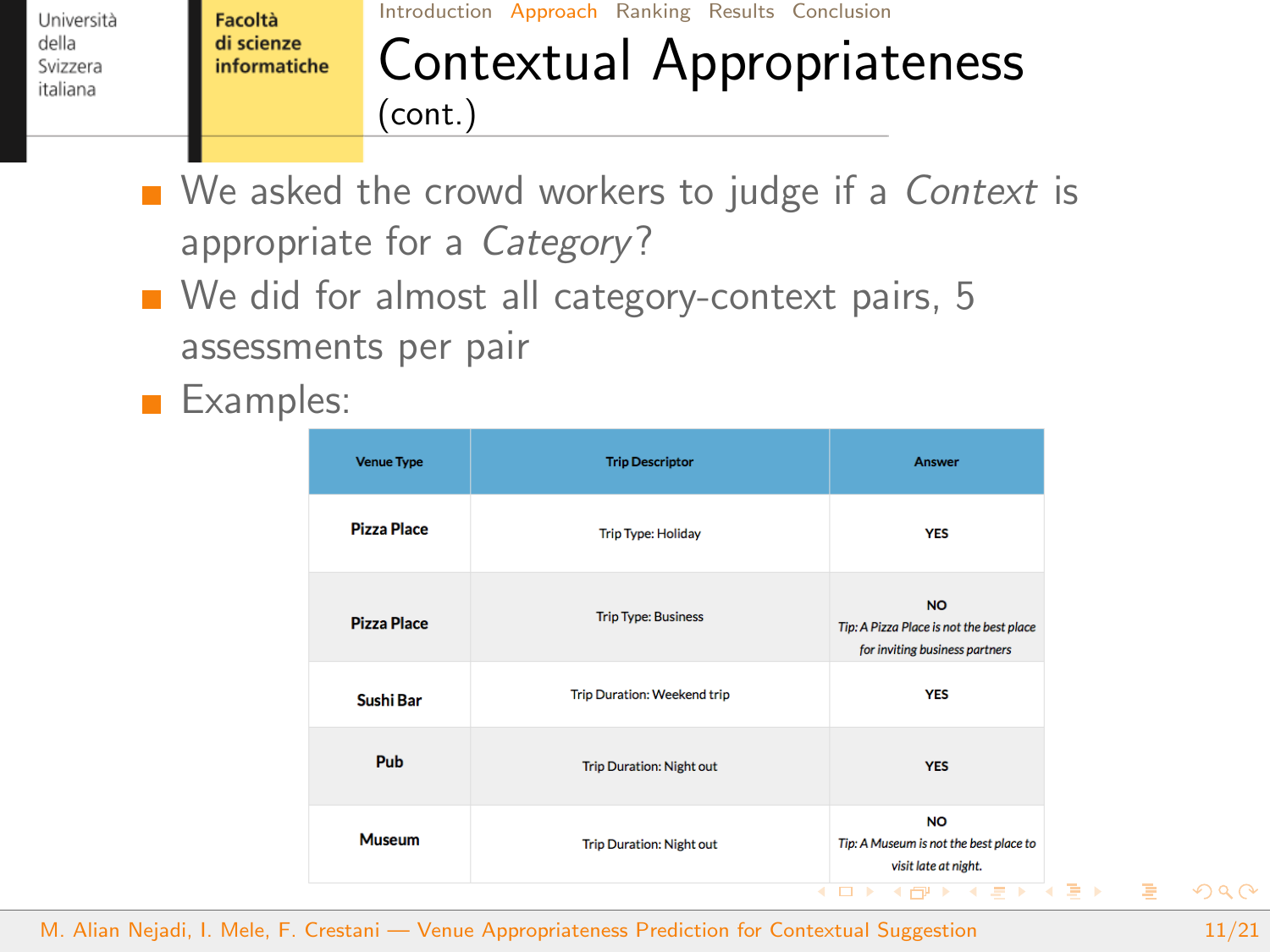Facoltà di scienze informatiche

#### [Introduction](#page-1-0) [Approach](#page-4-0) [Ranking](#page-16-0) [Results](#page-17-0) [Conclusion](#page-19-0)

### Contextual Appropriateness (cont.)

#### Sample output:

| id       | is_the_venue_appropriate_ | is the ven   | category                         | context<br><b>Contractor</b> |  |
|----------|---------------------------|--------------|----------------------------------|------------------------------|--|
| 10312740 | ves                       | $\mathbf{1}$ | <b>Business Service</b>          | Group type: Alone            |  |
| 10312721 | no                        | 0.9219       | Park                             | Trip type: Business          |  |
| 10312721 | ves                       | 0.9216       | Food                             | Group type: Alone            |  |
| 10312721 | ves                       | 0.9216       | <b>Outdoors &amp; Recreation</b> | Group type: Other            |  |
| 10312721 | yes                       | 0.8734       | Bar                              | Group type: Family           |  |
| 10312721 | ves                       | 0.8734       | Shop & Service                   | Group type: Family           |  |
| 10312721 | ves                       | 0.8571       | Food                             | Group type: Other            |  |
| 10312721 | ves                       | 0.8571       | <b>American Restaurant</b>       | Trip duration: Longer        |  |
| 10312721 | yes                       | 0.8571       | <b>American Restaurant</b>       | Group type: Other            |  |
| 10312721 | ves                       | 0.8571       | Bar                              | Trip type: Holiday           |  |
| 10312721 | ves                       | 0.8571       | Museum                           | Trip type: Holiday           |  |
| 10312721 | yes                       | 0.8568       | <b>Outdoors &amp; Recreation</b> | Trip duration: Weekend trip  |  |
| 10312721 | ves                       | 0.8568       | Shop & Service                   | Trip type: Holiday           |  |
| 10312721 | ves                       | 0.8556       | Arts & Entertainment             | Trip duration: Longer        |  |

 $\equiv$ 

 $A \equiv \mathbf{1} \times \mathbf{1} \oplus \mathbf{1} \times \mathbf{1} \oplus \mathbf{1} \times \mathbf{1} \oplus \mathbf{1}$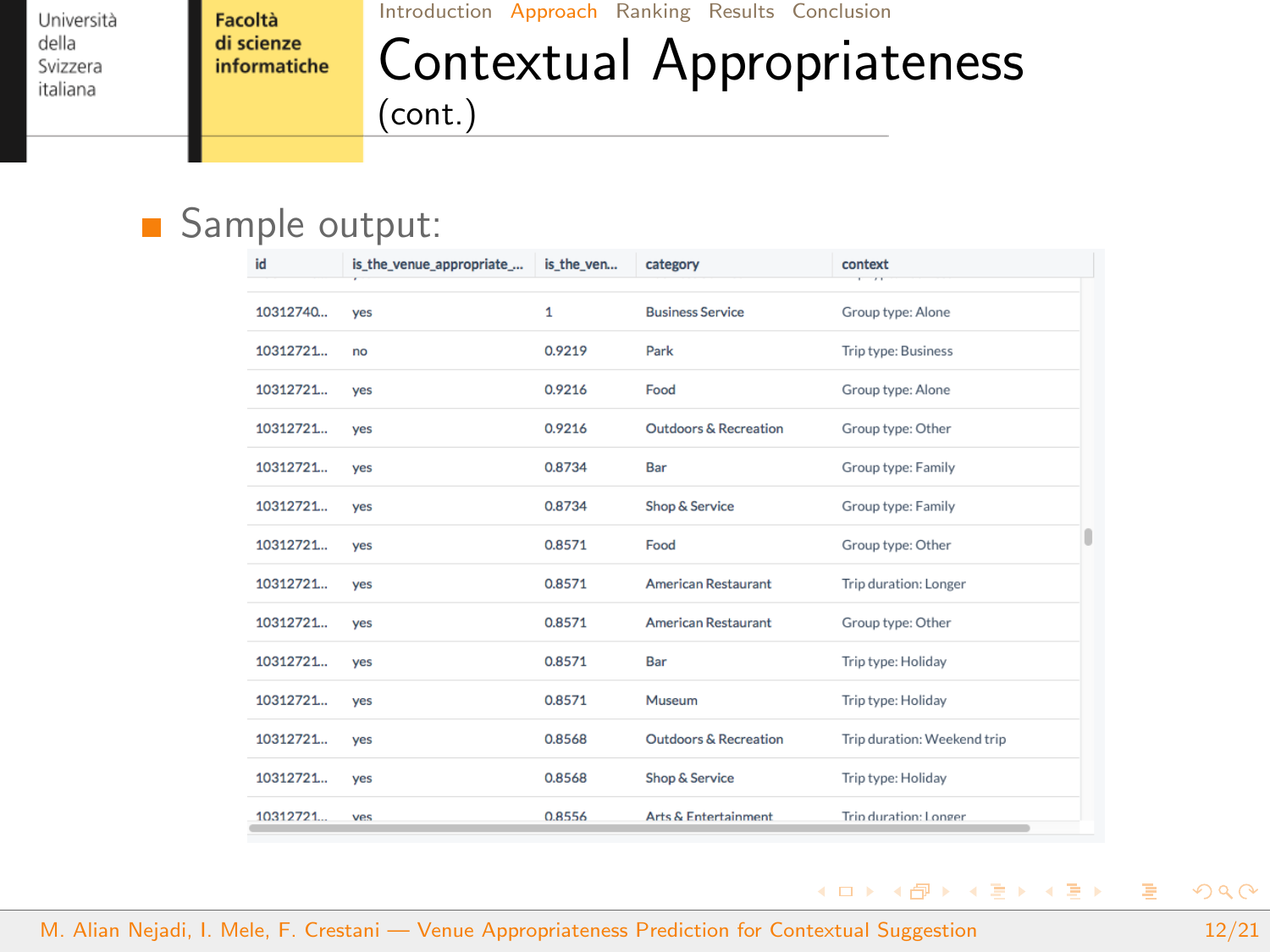Facoltà di scienze informatiche [Introduction](#page-1-0) [Approach](#page-4-0) [Ranking](#page-16-0) [Results](#page-17-0) [Conclusion](#page-19-0)

## Appropriateness Prediction

- Given all pairs of context-category assessments, we need to decide if a venue is appropriate for a context
- $\blacksquare$  A trip is described with multiple contextual dimensions: Trip Type, Group Type, Trip Duration
- A venue is described with multiple categories: Restaurant, Pizza Place, Pasta
- Given the full description of the trip, we predict the appropriateness for each category:
	- For training data: we asked crowd workers to label  $10\%$ of the data
	- We gave them the full description, and asked 3 workers to assess the appropriateness

 $\mathbf{A} \equiv \mathbf{A} + \mathbf{A} \mathbf{B} + \mathbf{A} \mathbf{B} + \mathbf{A} \mathbf{B} + \mathbf{A} \mathbf{B}$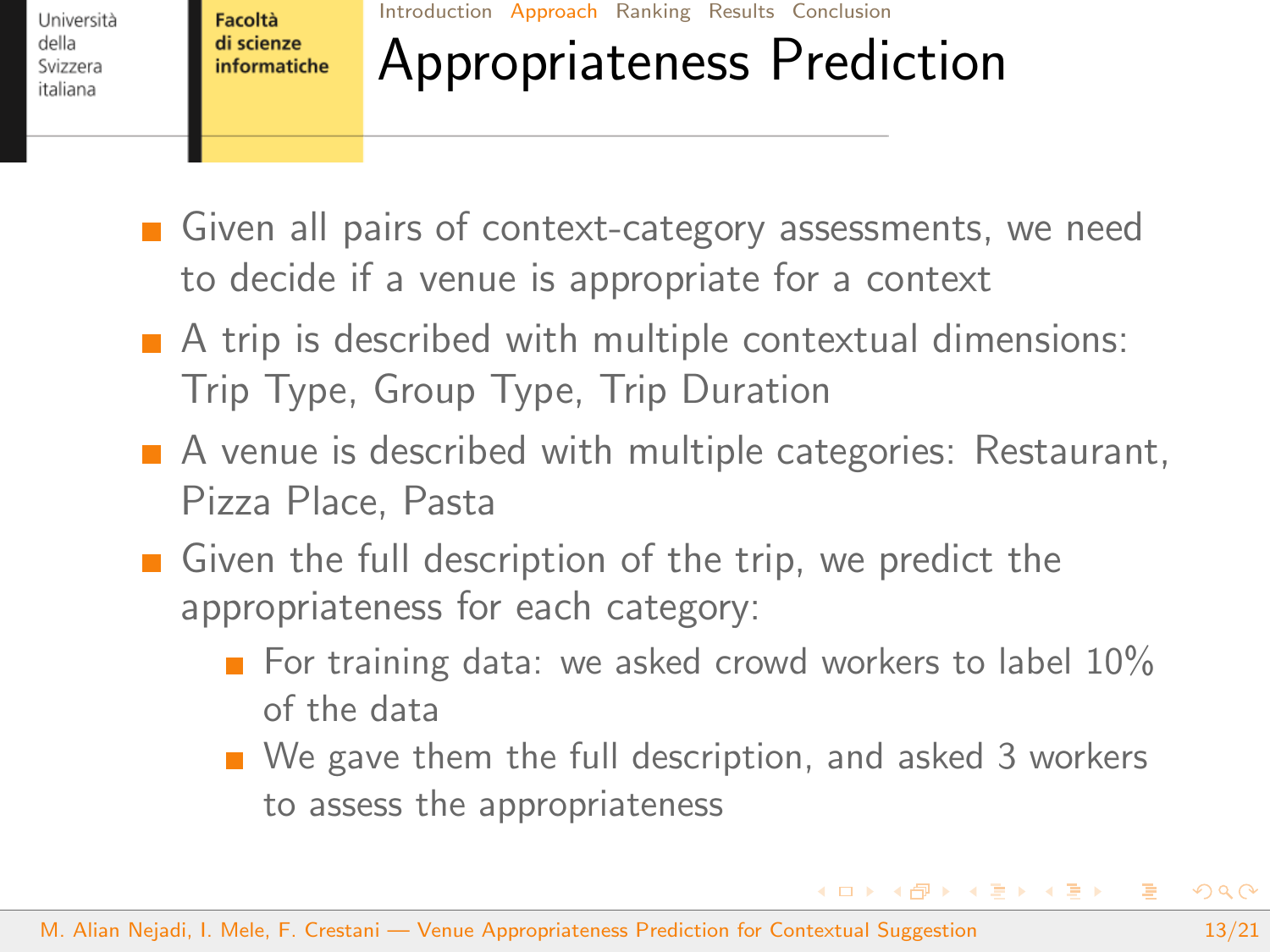Facoltà di scienze informatiche [Introduction](#page-1-0) [Approach](#page-4-0) [Ranking](#page-16-0) [Results](#page-17-0) [Conclusion](#page-19-0)

## Appropriateness Prediction (cont.)

#### Examples: **Tale**

| <b>Venue</b>       | <b>Keywords</b>                     | Answer                                                                               |  |
|--------------------|-------------------------------------|--------------------------------------------------------------------------------------|--|
| <b>Pizza Place</b> | Holiday, Family, Weekend trip       | <b>YES</b>                                                                           |  |
| <b>Pizza Place</b> | Business, Alone, Weekend trip       | <b>NO</b><br>Tip: A Pizzeria is not the best place for<br>inviting business partners |  |
| Sushi Bar          | Business, Other group, Weekend trip | <b>YES</b>                                                                           |  |
| Pub                | Holiday, Friends, Night out         | <b>YES</b>                                                                           |  |

M. Alian Nejadi, I. Mele, F. Crestani — [Venue Appropriateness Prediction for Contextual Suggestion](#page-0-0) 14/21

 $\equiv$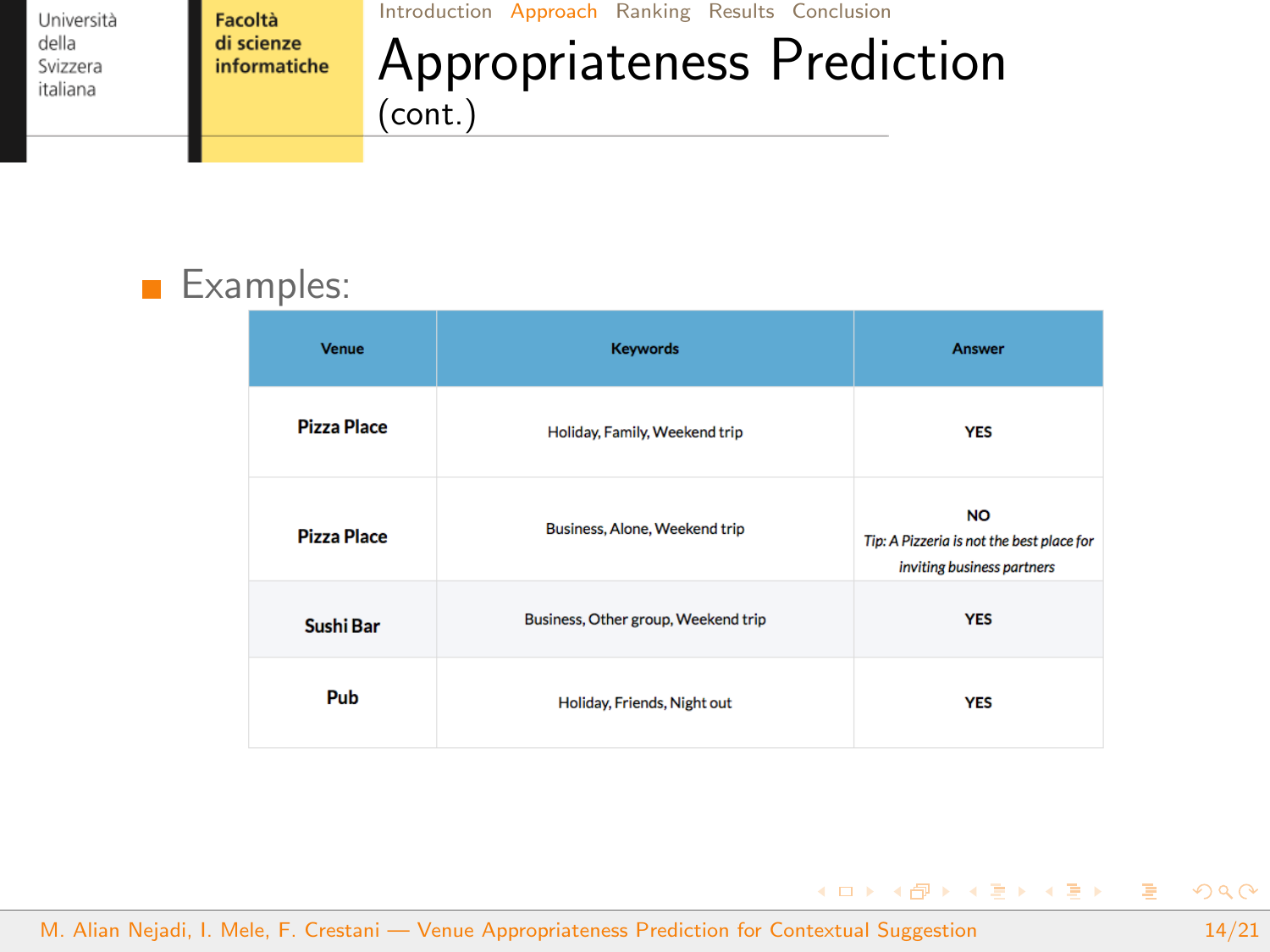Facoltà di scienze informatiche [Introduction](#page-1-0) [Approach](#page-4-0) [Ranking](#page-16-0) [Results](#page-17-0) [Conclusion](#page-19-0)

## Appropriateness Prediction (cont.)

#### Examples:  $\mathbf{r}$

| id       | is the venue appropriate | is the ven | category                       | keywords                        |
|----------|--------------------------|------------|--------------------------------|---------------------------------|
| 10313264 | ves                      | 1          | Food                           | Holiday, Family, Weekend trip   |
| 10313264 | ves                      | 0.5143     | Playground                     | Business, Friends, Weekend trip |
| 10313264 | ves                      | 1          | <b>Wings Joint</b>             | Holiday, Alone, Night out       |
| 10313264 | <b>ves</b>               | 0.6667     | <b>Buffet</b>                  | Holiday, Family, Longer trip    |
| 10313265 | no                       | 0.7419     | <b>Miscellaneous Shop</b>      | Business, Friends, Weekend trip |
| 10313265 | ves                      | 0.6585     | <b>Pizza Place</b>             | Holiday, Other group, Day trip  |
| 10313265 | no                       | 0.6585     | <b>Clothing Store</b>          | Holiday, Friends, Day trip      |
| 10313265 | yes                      | 0.6667     | <b>Convenience Store</b>       | Holiday, Family, Longer trip    |
| 10313265 | yes                      | 0.6702     | <b>Furniture / Home Store</b>  | Holiday, Other group, Day trip  |
| 10313265 | yes                      | 1          | Karaoke Bar                    | Holiday, Friends, Longer trip   |
| 10313265 | yes                      | 0.5018     | Residential Building (Apartmen | Holiday, Family, Day trip       |
| 10313265 | no                       | 0.68       | Hospital                       | Holiday, Family, Weekend trip   |
| 10313265 | no                       | 0.6923     | <b>College Residence Hall</b>  | Holiday, Friends, Weekend trip  |
| 10313265 | no                       | 1          | <b>Grocery Store</b>           | Business, Alone, Day trip       |

M. Alian Nejadi, I. Mele, F. Crestani — [Venue Appropriateness Prediction for Contextual Suggestion](#page-0-0) 15/21

重

 $A \equiv \mathbf{1} \times \mathbf{1} \oplus \mathbf{1} \times \mathbf{1} \oplus \mathbf{1} \times \mathbf{1} \oplus \mathbf{1}$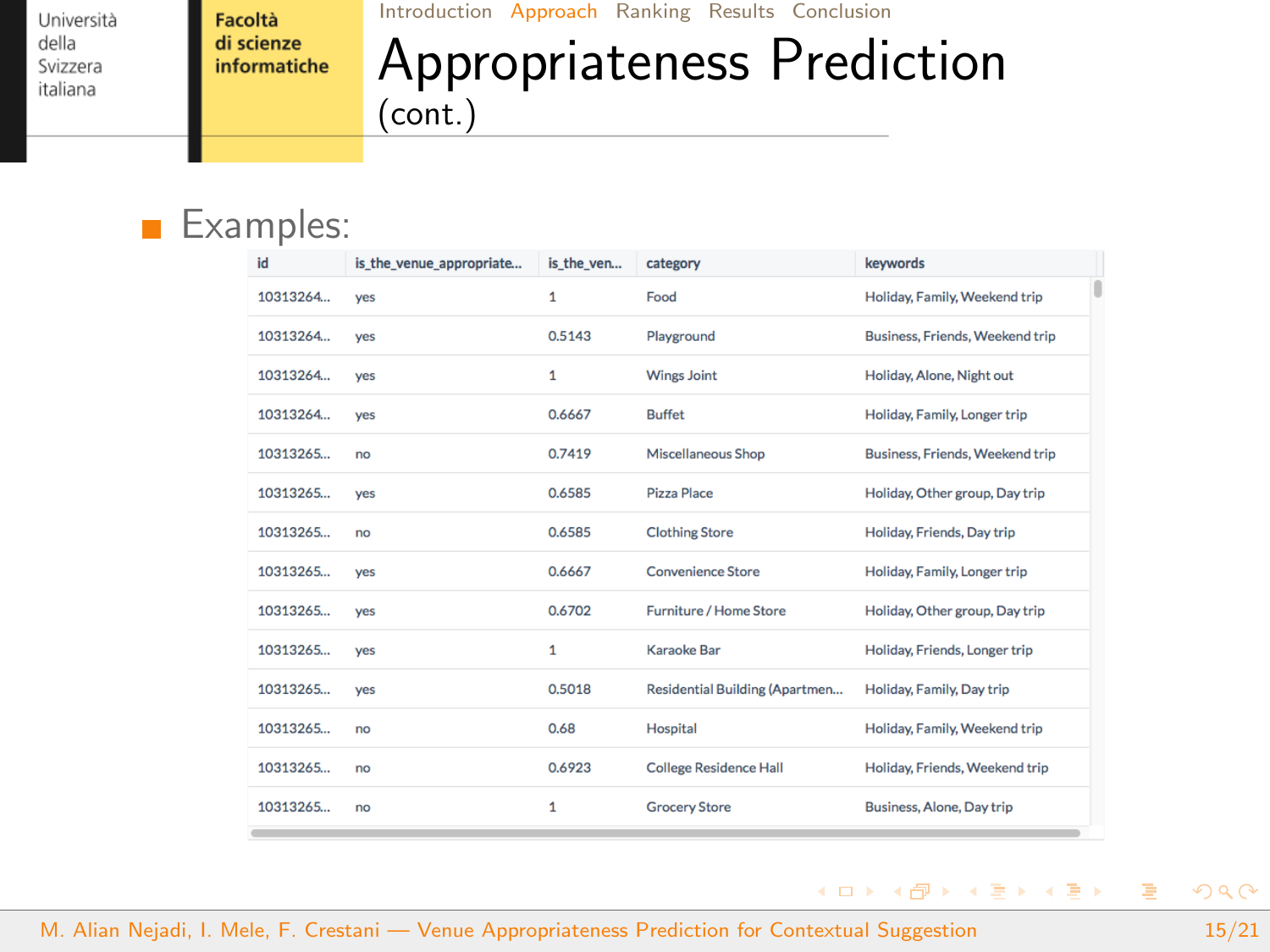

#### [Introduction](#page-1-0) [Approach](#page-4-0) [Ranking](#page-16-0) [Results](#page-17-0) [Conclusion](#page-19-0) Appropriateness Prediction (cont.)

- We trained a SVM classifier using the training set
- $\blacksquare$  We predicted the appropriateness score for each category associated with a venue
- $\blacksquare$  The overall appropriateness for a venue is the minimum score  $(S_{c\times t}^F)$
- Example:
	- Assume the scores for a context given the categories:
	- **Restaurant: 1**
	- **Asian Restaurant: 0.8**
	- $\blacksquare$  Sushi: 0.1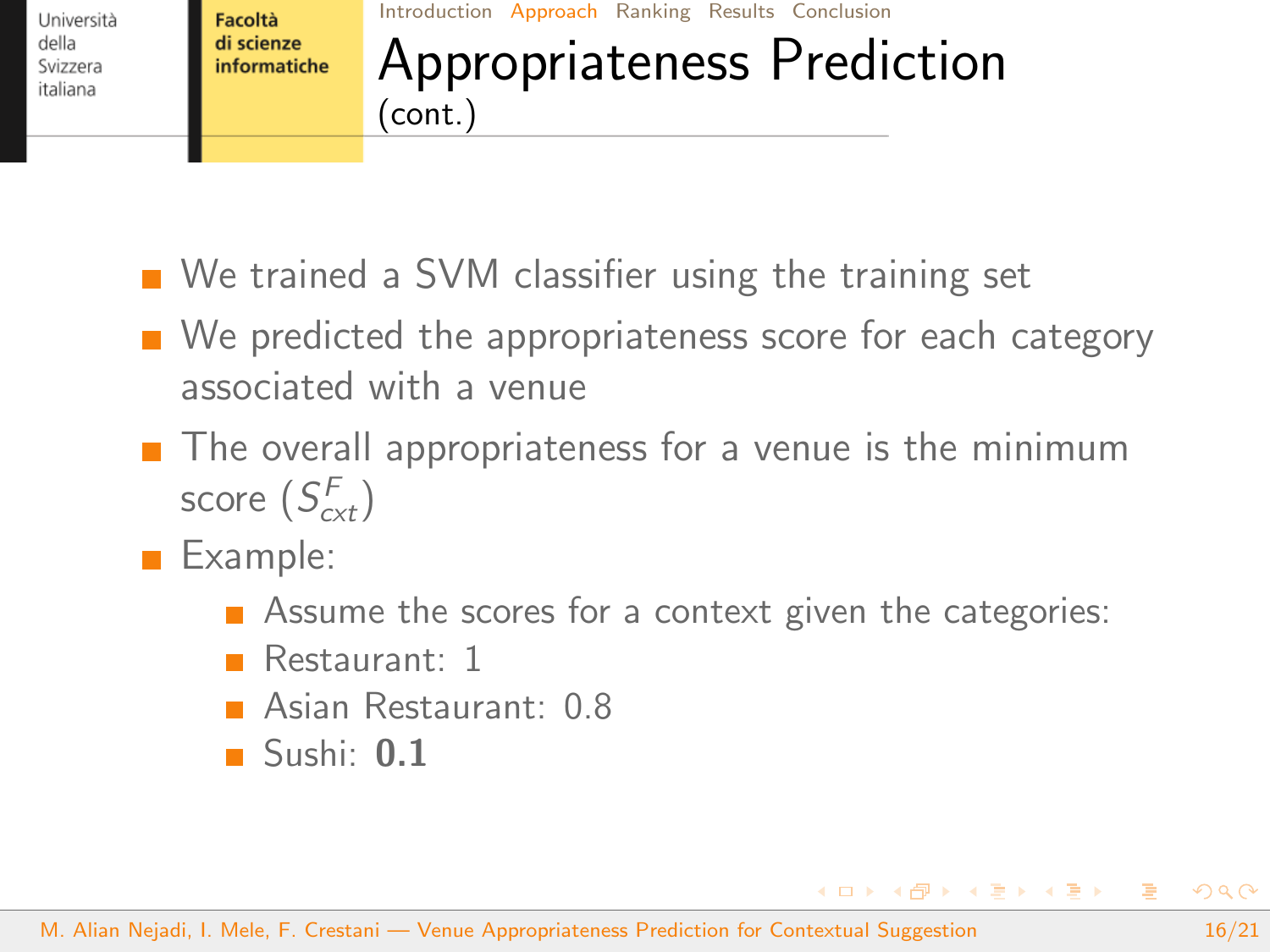<span id="page-16-0"></span>Università della Svizzera italiana

[Introduction](#page-1-0) [Approach](#page-4-0) [Ranking](#page-16-0) [Results](#page-17-0) [Conclusion](#page-19-0)

## Ranking

■ Our approach:

We perform a linear combination on the scores:

- $S_{cat}^F =$  Frequency-based category score from Foursquare (Phase 1 & 2)
- $S_{cat}^Y =$  Frequency-based category score from Yelp (Phase 2)
- $\mathcal{S}^F_{\mathsf{key}} =$  Frequency-based venue taste keyword score from Foursquare (Phase 1 & 2)
- $S_{rev}^Y =$  Machine-learning-based review score from Yelp (Phase 2)
- $S_{\text{cxt}}^{\text{F}} =$  Machine-learning-based context appropriateness score from Foursquare (Phase 2)

5-fold cross-validation

KID KAD KE KIEK E 1090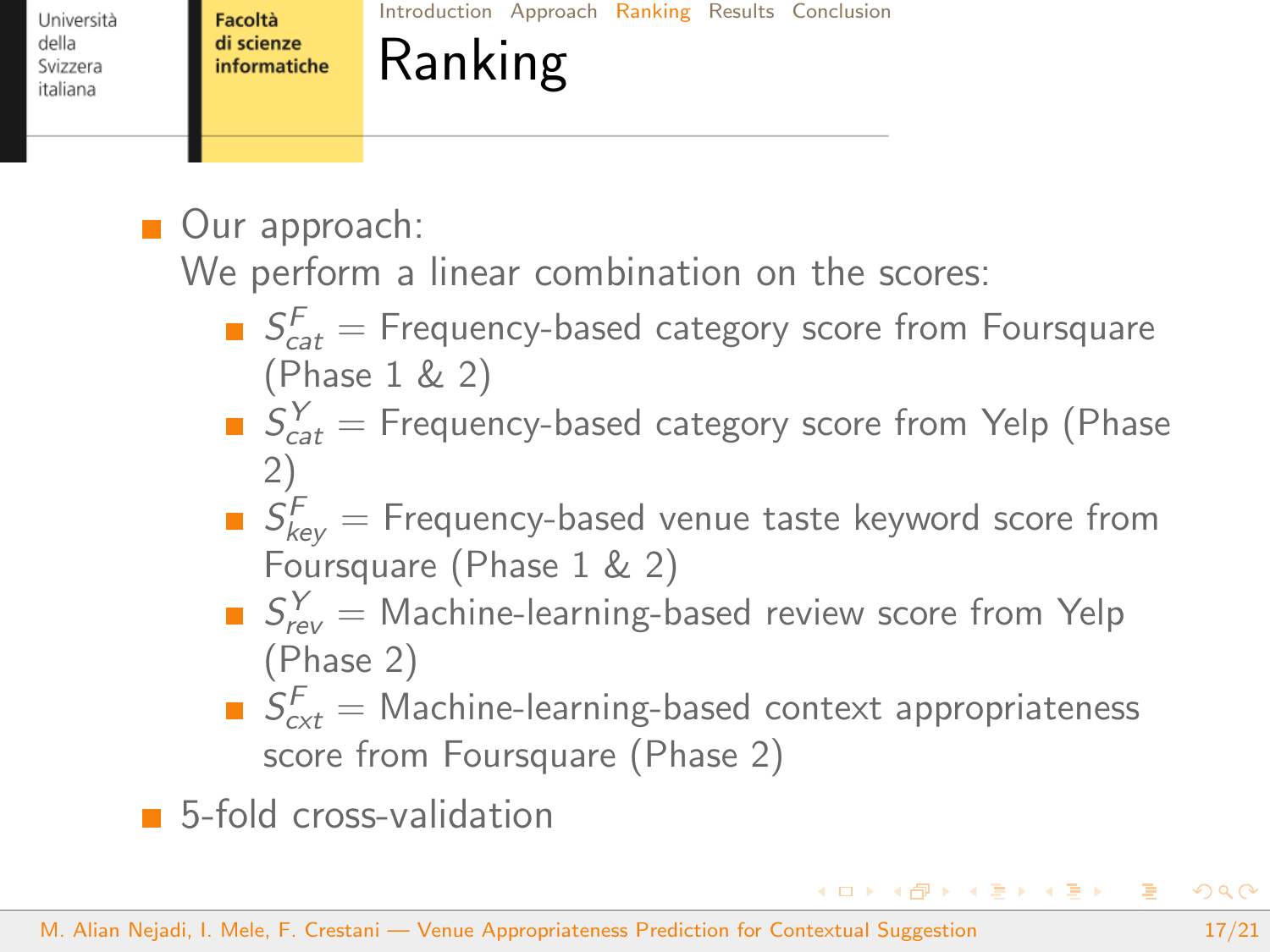<span id="page-17-0"></span>

[Introduction](#page-1-0) [Approach](#page-4-0) [Ranking](#page-16-0) [Results](#page-17-0) [Conclusion](#page-19-0)

Results

■ We submitted 5 runs: 2 for Phase 1 and 3 for Phase 2 **Phase 1:** usi mengenak  $\overline{\bigcap}$ 

**U U 11**: 
$$
S_{cat}^F
$$
 and  $S_{key}^F$ 

Phase 2:

**USI3:** Fielded Factorization Machines to combine: categories and reviews

**USI4**: 
$$
S_{cat}^F
$$
,  $S_{cat}^Y$ ,  $S_{key}^F$ , and  $S_{rev}^Y$ 

**USI5**: 
$$
S_{cat}^F
$$
,  $S_{cat}^Y$ ,  $S_{key}^F$ ,  $S_{rev}^Y$ , and  $S_{cxt}^F$ 

M. Alian Nejadi, I. Mele, F. Crestani — [Venue Appropriateness Prediction for Contextual Suggestion](#page-0-0) 18/21

 $\equiv$ 

イロト イ押 トイヨ トイヨ トー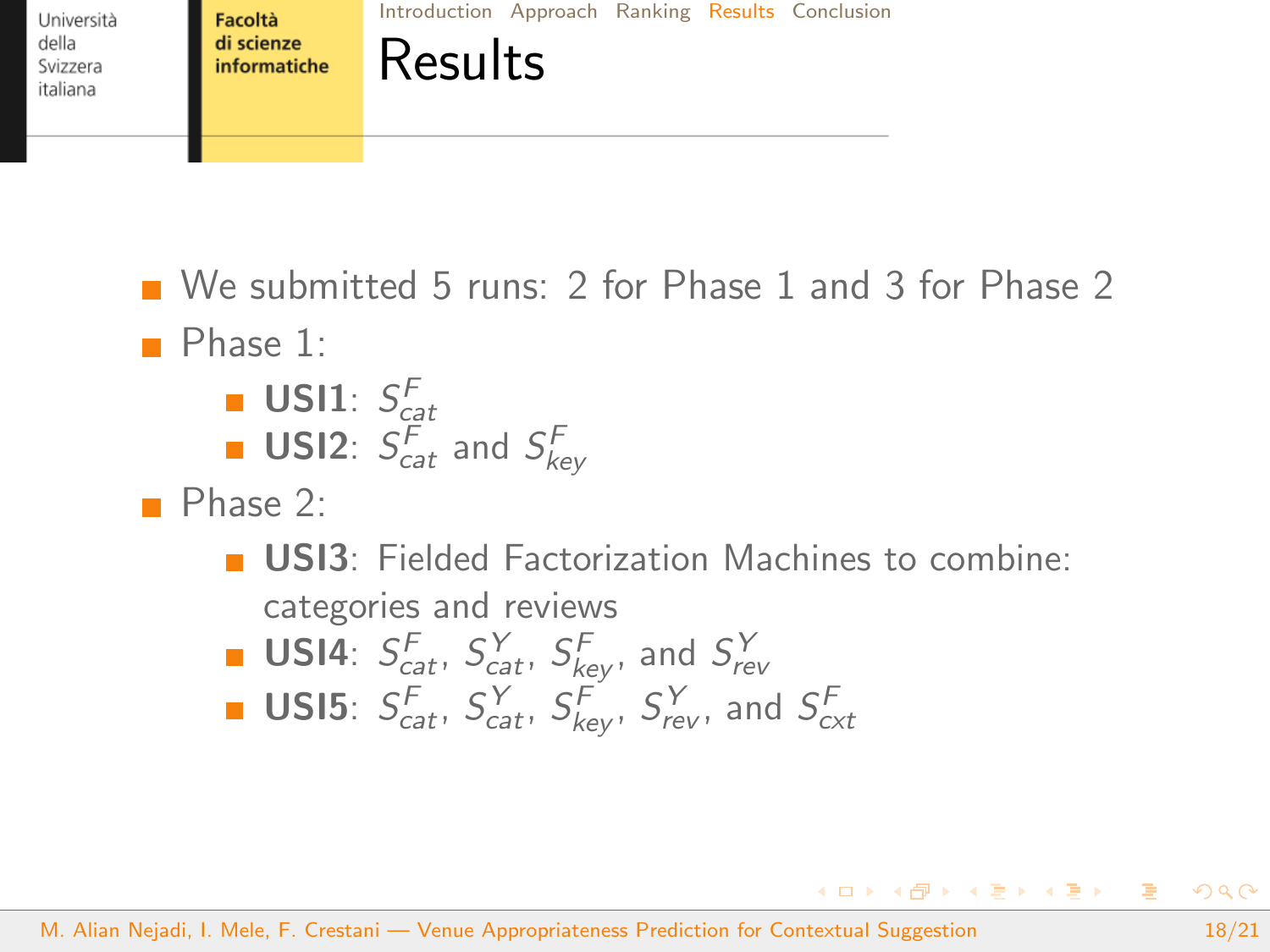Facoltà di scienze informatiche [Introduction](#page-1-0) [Approach](#page-4-0) [Ranking](#page-16-0) [Results](#page-17-0) [Conclusion](#page-19-0)

Results

|         |                  | nDCG@5 | P@5    | <b>MRR</b> |
|---------|------------------|--------|--------|------------|
| Phase 1 | USI1             | 0.2578 | 0.3934 | 0.6139     |
|         | US <sub>12</sub> | 0.2826 | 0.4295 | 0.6150     |
|         | Median           | 0.2133 | 0.3508 | 0.5041     |
| Phase 2 | USI3             | 0.2470 | 0.4259 | 0.6231     |
|         | USI4             | 0.3234 | 0.4828 | 0.6854     |
|         | US <sub>I5</sub> | 0.3265 | 0.5069 | 0.6796     |
|         | Median           | 0.2562 | 0.3931 | 0.6015     |

M. Alian Nejadi, I. Mele, F. Crestani — [Venue Appropriateness Prediction for Contextual Suggestion](#page-0-0) 19/21

K ロ ▶ K @ ▶ K 경 ▶ K 경 ▶ X 경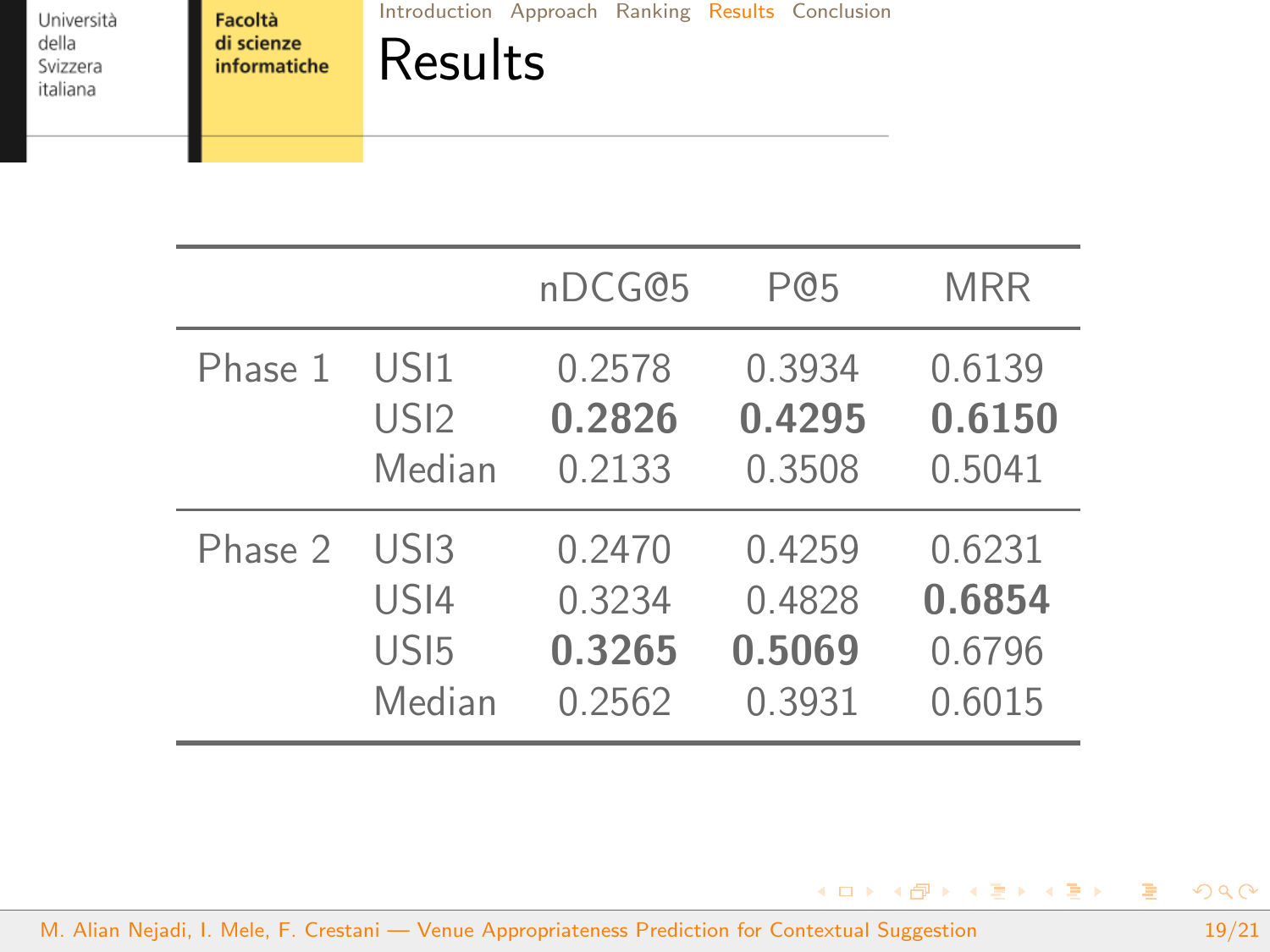<span id="page-19-0"></span>Facoltà di scienze informatiche [Introduction](#page-1-0) [Approach](#page-4-0) [Ranking](#page-16-0) [Results](#page-17-0) [Conclusion](#page-19-0)

## Conclusion and Future Work

- We presented a set of multimodal scores from multiple LBSNs
- We created two datasets which can be used to predict contextually appropriate venues
- We showed how we can use those datasets to suggest appropriate venues
- Explore other methods to incorporate contextual information in the basic model

 $4$  ロ }  $4$   $\overline{m}$  }  $4$   $\overline{m}$  }